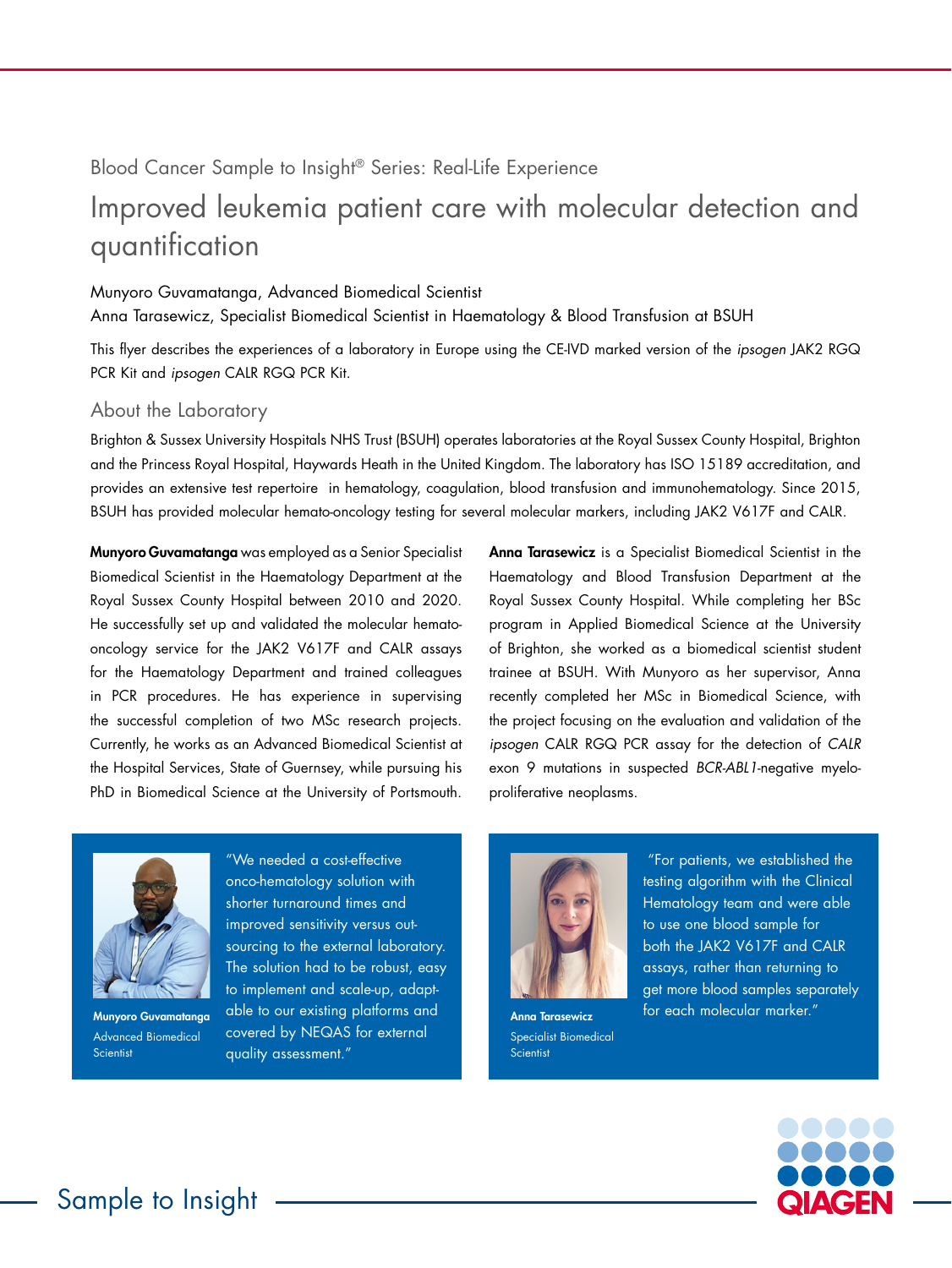## The Challenge

Myeloproliferative neoplasms (MPN) are a group of diseases representing 30% of hematological malignancies. They are characterized by chronic accumulation of different cell types in the blood that are *BCR-ABL1*-positive or *BCR-ABL1* negative. Polycythemia vera (PV), essential thrombocythemia (ET), and primary myelofibrosis (PMF) are the three types of *BCR-ABL1*-negative MPN. The discovery of disease-specific molecular markers showed increased accuracy and promise in patients diagnosis as compared to some of the traditional approaches. Molecular techniques contribute to establishing the correct diagnosis and provide useful medical information to help clinicians in patients' personalized treatment strategy. The presence of *JAK2, CALR* or *MPL* mutation is a major criterion in the reference WHO 2016 criteria for the diagnosis of a *BCR-ABL1*-negative MPN in suspected patients (1). The focus of the laboratory was the sequential testing for suspected *BCR-ABL1*-negative MPN patients. "Before the implementation of QIAGEN's *ipsogen* solution in-house, we were sending samples to an external laboratory in London, which was a costly undertaking. Sample loss, improper sample storage and handling were additional issues that compromised the quality of the send away service. Often we were forced to follow up with the external laboratory for the results that breached the stated turnaround times. There was a need for the onco-hematology testing to be in our control, and the expertise was there, so we decided to bring the testing in-house," explains Munyoro.

# Why a QIAGEN Workflow with *ipsogen* IVD Solution?

The aim of the laboratory was to have an in-house solution that would allow use of a sample from a single phlebotomy event, with one extraction for multiple assays in sequential testing for *BCR-ABL1*-negative MPN suspected patients. Specifically, the laboratory was interested in a solution that would also follow the molecular diagnostic algorithm for *BCR-ABL1*-negative MPNs at BSUH that is based on guidelines (Figure 1). "We needed a cost-effective solution with shorter turnaround times and comparable or better sensitivity to that offered by the reference laboratory. The solution had to be robust, easy to implement and scaleup, adaptable to our existing platforms, and covered by NEQAS for external quality assessment," says Munyoro. To accomplish this, BSUH partnered with QIAGEN to implement QIAGEN's testing workflow with the *ipsogen* solution. "We were assessing various platforms and methods, and the *ipsogen* solution was selected as the one that suits our departmental needs the most," says Anna. The laboratory started with the implementation of the *ipsogen* JAK2 RGQ PCR Kit, and then broadened the service to include the CALR assay. "As we were very pleased with the outcomes after using the CE-IVD *ipsogen* JAK2 RGQ PCR Kit, we were keen on evaluating the CE-IVD *ipsogen* CALR RGQ PCR Kit," added Anna.



Figure 1. Molecular diagnostic algorithm for *BCR-ABL1* negative MPNs at BSUH (adapted from reference 2).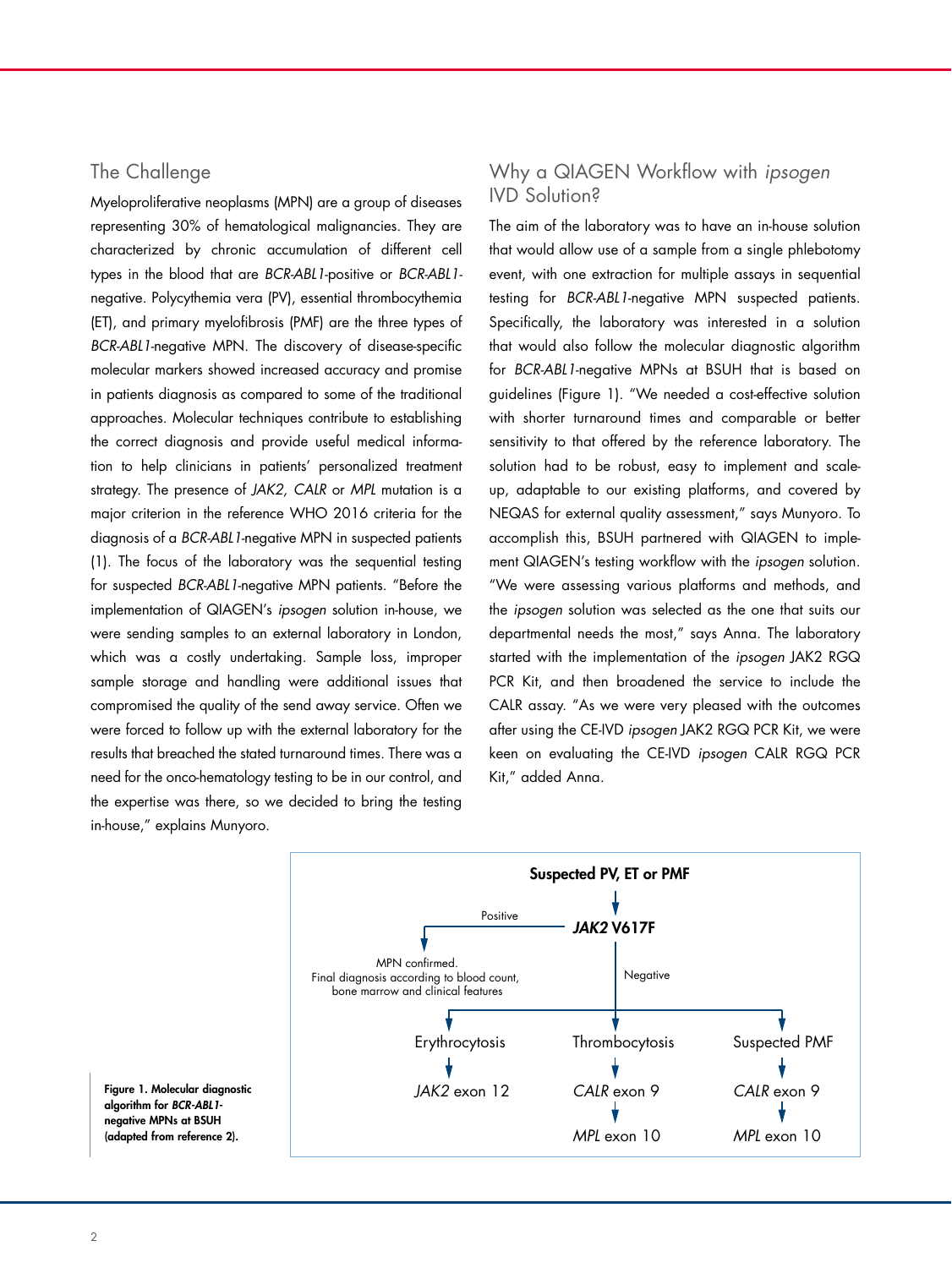## The Benefits

"QIAGEN's *ipsogen* assays were able to provide precise, accurate and reproducible results with good sensitivity (0.042% limit of detection for JAK2 V617F), and the detection of two main mutation types for *CALR* (1 and 2) and other minor variants. The testing workflow is easy and intuitive to implement and reduced the onboarding time for staff who were able to operate the system quickly," Anna says. Munyoro adding, "QIAGEN Application Specialists were very knowledgeable and helpful during the implementation process of the *ipsogen* assays in our laboratory. We had a very positive experience with the assays and the service we received from QIAGEN's Technical Support team." QIAGEN's *ipsogen* solutions allowed the laboratory to use a sample from a single phlebotomy event, one extraction for multiple assays, in a locally set up reflex testing for suspected *BCR-ABL1-*negative MPN patients. "For patients, we established the testing algorithm with the Clinical Haematology team and were able to use one blood sample for both the JAK2 V617F and CALR assays, rather than returning to get more blood samples separately for each molecular marker," explains Anna. Each element of the testing workflow – from sample processing, running the sample on the Rotor-Gene® Q real-time PCR system, and the automated analysis and reporting on the QIAGEN Rotor-Gene AssayManager® software v.2.1 – delivered a complete end-to-end testing solution to the laboratory. "The inclusion of QIAGEN Rotor-Gene AssayManager software v2.1 for both JAK2 V617F and CALR improved our processes and quality control, by eliminating the need for manual data input, and overcoming the issues of transcription-related errors. We were able to record all the data seamlessly, as all the detailed information, including instrument data, lot numbers,

99

"We were assessing various platforms and methods and the *ipsogen* solution was selected as the one that suits our departmental needs the most."



"The in-house setup allowed us to save on costs and avoid issues experienced with improper sample handling and processing when outsourcing the analysis to an external laboratory. The Sample to Insight workflow in liaison with our Clinical Haematology team improved the quality of service we were offering our patients."

expiration dates, and quality control was readily available as a – single report," comments Anna. With QIAGEN's *ipsogen* solution, BSUH scaled up productivity and improved their turnaround time. Also, the *ipsogen* CE-IVD solution facilitated ISO 15189 accreditation (to date for JAK2; CALR not yet inspected) of the laboratory. "The in-house setup allowed us to save on costs and avoid issues experienced with improper sample handling and processing when outsourcing the analysis to an external laboratory. The Sample to Insight workflow in liaison with our Clinical Haematology team improved the quality of service we were offering our patients," concludes Anna.

## The Impact of COVID-19

The COVID-19 pandemic affected BSUH's available resources. Anna says, "We were quickly thinking outside the box to implement many adaptations in our lives and workplaces. During the peak of the pandemic, all of our available resources, including equipment and staff, were dedicated to diagnosis of COVID-19." The laboratory also had to repurpose and refurbish space to accommodate new equipment for COVID-19 testing. Due to the overwhelming workload and pressure on staff members, temporary suspension of the hemato-oncology in-house testing seemed rational. "Although this was not ideal, the temporary suspension of some of our blood cancer testing was a necessary adjustment to mitigate the pressure created from the COVID-19 crisis," Munyoro added.